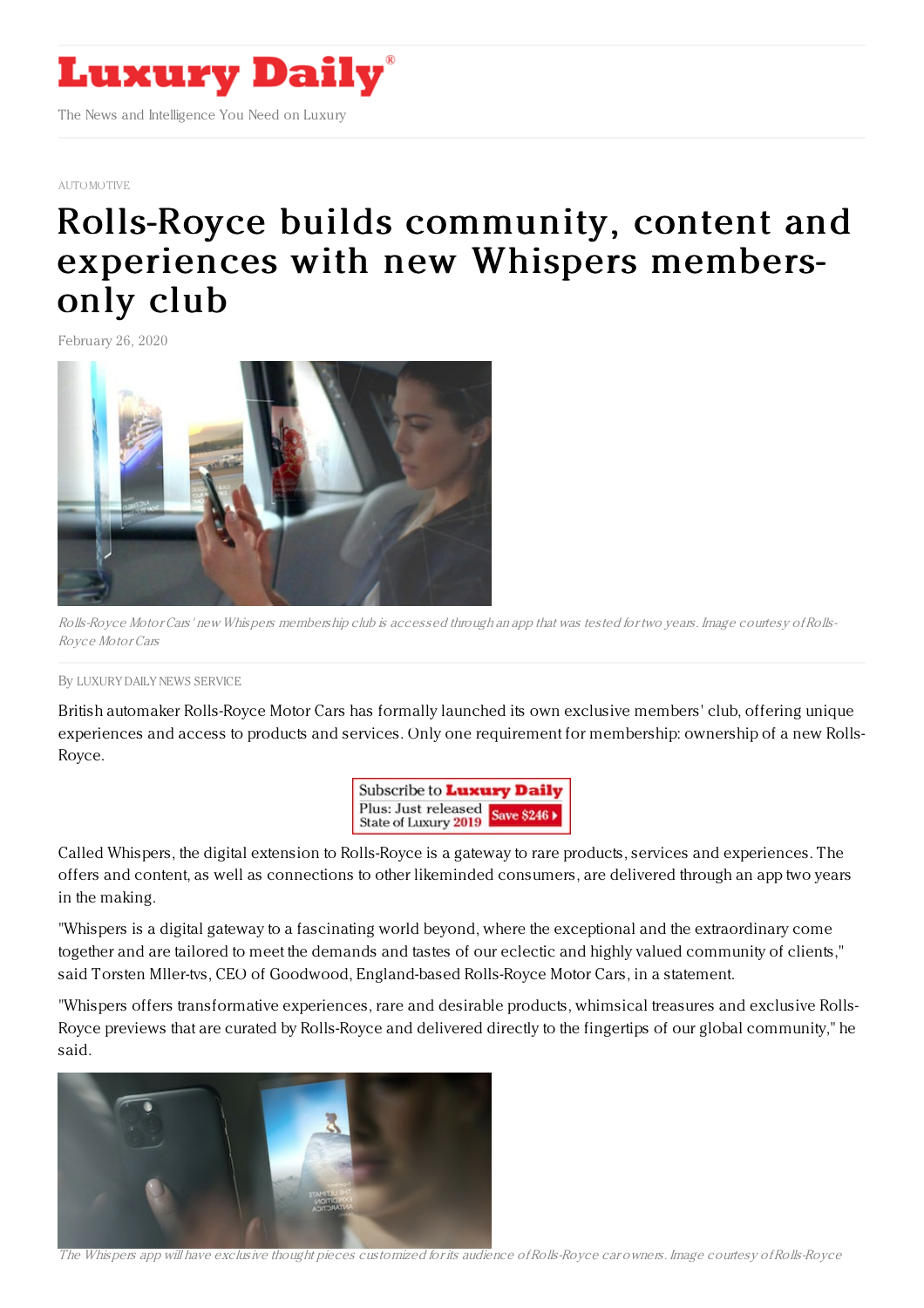## Motor Cars

# Wheels in motion

Whispers was road-tested two years ago with a select group of globally distributed clients. A test-phase and positive response later, [Rolls-Royce](https://www.rolls-roycemotorcars.com/en_GB/home.html) continued to evolve and adapt Whispers in collaboration with its users.

Now, Whispers is fully deployed in the United Kingdom, Europe, Middle East and the United States, with large numbers of Rolls-Royce clients already enrolled as members.

A major perk is access to similar wealthy individuals in the Rolls-Royce universe.

Whispers lets members securely communicate with fellow Rolls-Royce owners and Mr. Mller-tvs and members of the board of BMW-owned Rolls-Royce to share ideas and networks, business opportunities and social contacts.

Creating bespoke personal offerings is another perk.

Members can work with experts to design and build their own personal racetrack or commission a personalized Monopoly game set incorporating their own properties and assets. They can book a private performance by the New York Philharmonic Orchestra, commission a beautiful portrait of their favorite pet or design their very own minaudiere.

"From truffles to caviar or crafting your own Cognac, patrons can peruse and purchase a diverse and eclectic selection of luxurious products and curiosities all on the Whispers platform, in the comfort of their own home," Rolls-Royce said.



Rolls-Royce Motor Cars' Whispers app. Image courtesy ofRolls-Royce Motor Cars

## At your service

Access to experiences is another benefit of Whispers membership. New Rolls-Royce clients can have backstageaccess at the Grammys, front-row seats at Fashion Week, walk the red carpet at the Academy Awards, gain VIP previews of Art Basel, engage with artists at the Coachella music festival in California, and meet with players at Wimbledon or athletes at the Olympics.

Worldwide luxury travel experiences are also offered. On tap are an expedition to Antarctica or an African Safari, all available at the tap of a button on the Whispers app.

Members will have access to recommendations of new or little-known but highly recommended hotels, restaurants, bars and clubs worldwide, many of them endorsed by fellow Rolls-Royce owners who have come across them in their own travels. Via the app, assistance is offered to plan itineraries and nab the best seat or suite.

Thought pieces will be posted regularly on the app personalized to the likes and tastes of the user.

Whispers members are invited to join Rolls-Royce at exclusive, hosted experiences, such as an Art Weekend visiting